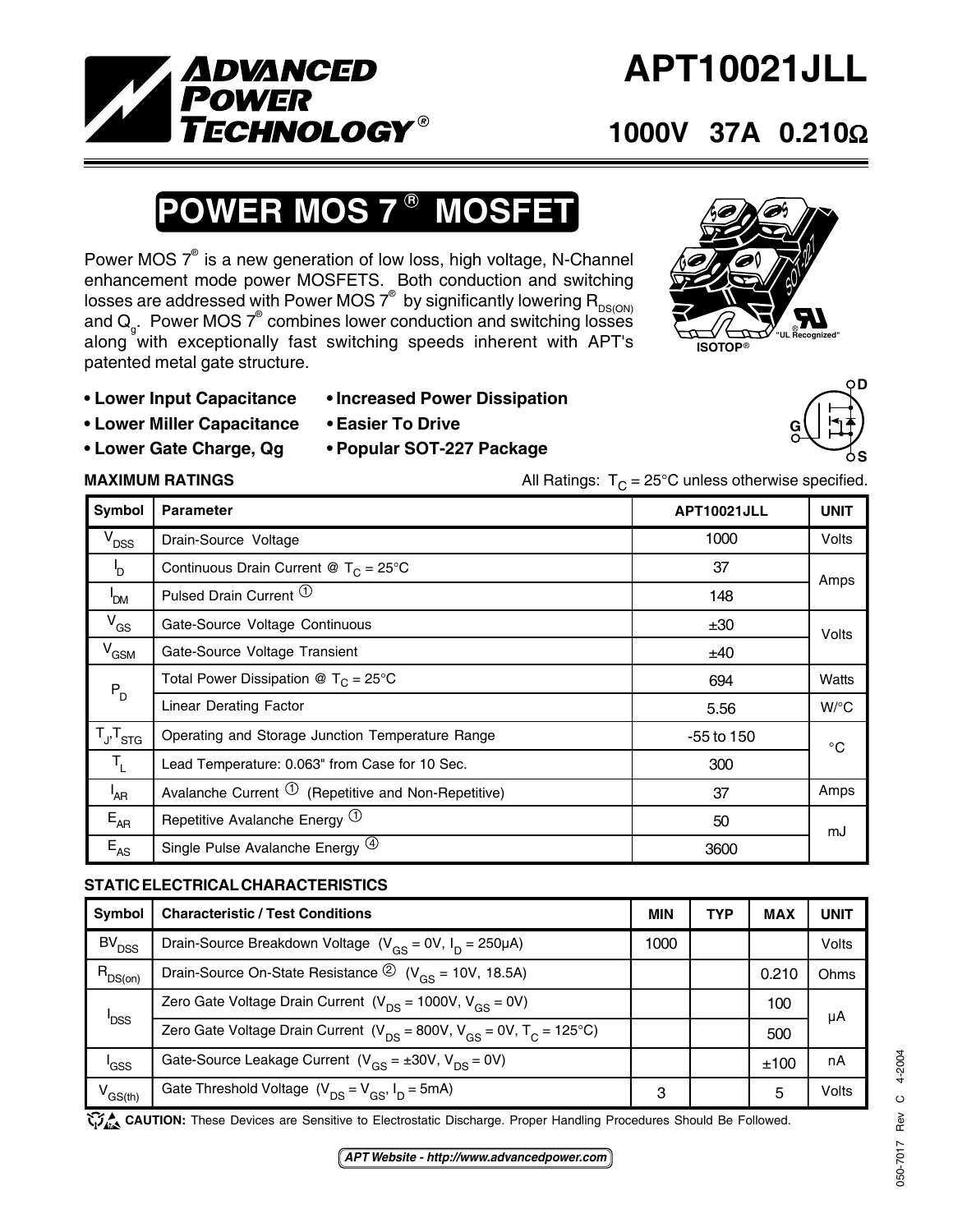#### **DYNAMIC CHARACTERISTICS APT10021JLL**

| Symbol                                 | <b>Characteristic</b>            | <b>Test Conditions</b>                                                | <b>MIN</b> | <b>TYP</b> | <b>MAX</b> | <b>UNIT</b> |
|----------------------------------------|----------------------------------|-----------------------------------------------------------------------|------------|------------|------------|-------------|
| $C_{\underline{\text{iss}}}$           | Input Capacitance                | $V_{GS} = 0V$                                                         |            | 9750       |            |             |
| $\overline{C}_{\overline{\text{oss}}}$ | Output Capacitance               | $V_{DS} = 25V$                                                        |            | 1615       |            | pF          |
| $\overline{C}_{\text{rss}}$            | Reverse Transfer Capacitance     | $f = 1$ MHz                                                           |            | 335        |            |             |
| $\mathsf{Q}_{\mathsf{g}}$              | Total Gate Charge 3              | $V_{GS} = 10V$                                                        |            | 395        |            |             |
| $Q_{gs}$                               | Gate-Source Charge               | $V_{DD} = 500V$                                                       |            | 47         |            | nC          |
| $Q_{\text{gd}}$                        | Gate-Drain ("Miller") Charge     | $I_{D} = 37A$ @ 25°C                                                  |            | 260        |            |             |
| $t_{d(on)}$                            | Turn-on Delay Time               | <b>RESISTIVE SWITCHING</b><br>$V_{GS}$ = 15V                          |            | 29         |            |             |
| t,                                     | Rise Time                        | $V_{DD} = 500V$                                                       |            | 22         |            |             |
| $t_{d(off)}$                           | <b>Turn-off Delay Time</b>       | $I_{D} = 37A \otimes 25^{\circ}C$<br>$R_G = 0.6\Omega$                |            | 80         |            | ns          |
| $t_{f}$                                | <b>Fall Time</b>                 |                                                                       |            | 20         |            |             |
| $\mathsf{E}_{\mathsf{on}}$             | Turn-on Switching Energy 6       | <b>INDUCTIVE SWITCHING @ 25°C</b><br>$V_{DD} = 667V$ , $V_{GS} = 15V$ |            | 1560       |            |             |
| $E_{\rm off}$                          | <b>Turn-off Switching Energy</b> | $I_D = 37A$ , $R_G = 5\Omega$                                         |            | 930        |            |             |
| $E_{on}$                               | Turn-on Switching Energy 6       | INDUCTIVE SWITCHING @ 125°C<br>$V_{DD} = 667V$ , $V_{GS} = 15V$       |            | 2515       |            | μJ          |
| $E_{\rm off}$                          | <b>Turn-off Switching Energy</b> | $I_D = 37A$ , $R_G = 5\Omega$                                         |            | 1250       |            |             |

#### **SOURCE-DRAIN DIODE RATINGS AND CHARACTERISTICS**

| Symbol          | <b>Characteristic / Test Conditions</b>                                           | <b>MIN</b> | <b>TYP</b> | <b>MAX</b> | <b>UNIT</b> |
|-----------------|-----------------------------------------------------------------------------------|------------|------------|------------|-------------|
| 's              | CContinuous Source Current (Body Diode)                                           |            |            | 37         | Amps        |
| $I_{\text{SM}}$ | Pulsed Source Current $\mathcal{D}$ (Body Diode)                                  |            |            | 148        |             |
| $V_{SD}$        | Diode Forward Voltage $\circled{2}$ (V <sub>GS</sub> = 0V, I <sub>S</sub> = -37A) |            |            | 1.3        | Volts       |
| ' rr            | Reverse Recovery Time $(I_S = -37A, dl_S/dt = 100A/\mu s)$                        |            | 1300       |            | ns          |
| $Q_{rr}$        | Reverse Recovery Charge ( $I_s = -37A$ , dl <sub>s</sub> /dt = 100A/µs)           |            | 38.0       |            | μC          |
| dv/dt           | Peak Diode Recovery $dv/dt$ $\circled{5}$                                         |            |            | 10         | V/ns        |

#### **THERMAL CHARACTERISTICS**

| Symbol                | <b>Characteristic</b> | <b>MIN</b> | TVD | <b>MAX</b> | UNIT          |
|-----------------------|-----------------------|------------|-----|------------|---------------|
| R<br>'θJC             | Junction to Case      |            |     | 0.18       | $\degree$ C/W |
| R<br>$A \cup \theta'$ | Junction to Ambient   |            |     | 40         |               |

1 Repetitive Rating: Pulse width limited by maximum junction temperature

 $(4)$  Starting T<sub>i</sub> = +25°C, L = 5.26mH, R<sub>G</sub> = 25 $\Omega$ , Peak I<sub>L</sub> = 37A  $50$  dv/<sub>dt</sub> numbers reflect the limitations of the test circuit rather than the

2 Pulse Test: Pulse width < 380 µs, Duty Cycle < 2%

device itself.  $I_S \le -I_D$ 37A  $\frac{di}{dt}$  ≤ 700A/µs  $V_R \le 1000V$   $T_J \le 150^{\circ}$ C 6 Eon includes diode reverse recovery. See figures 18, 20.

3 See MIL-STD-750 Method 3471



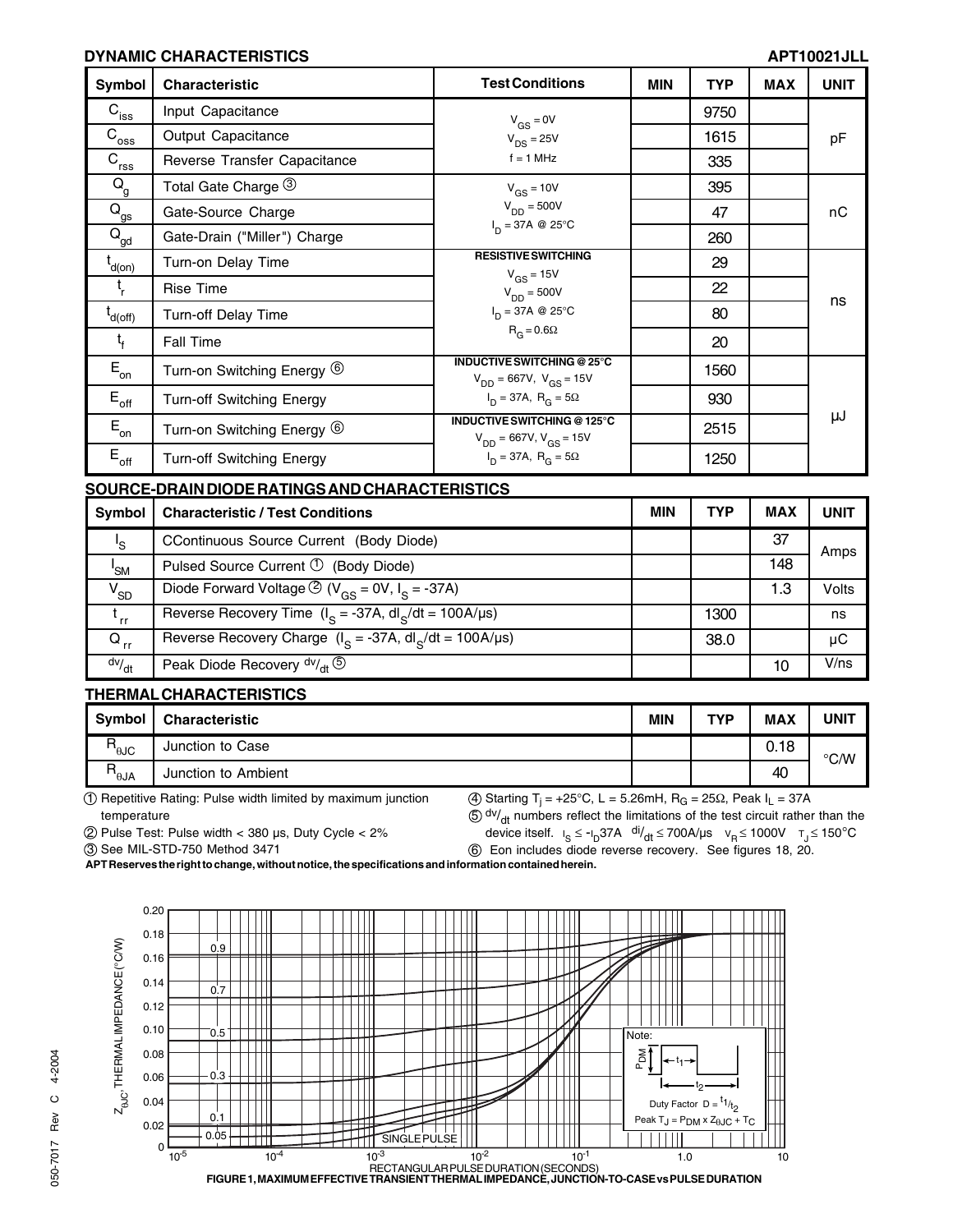



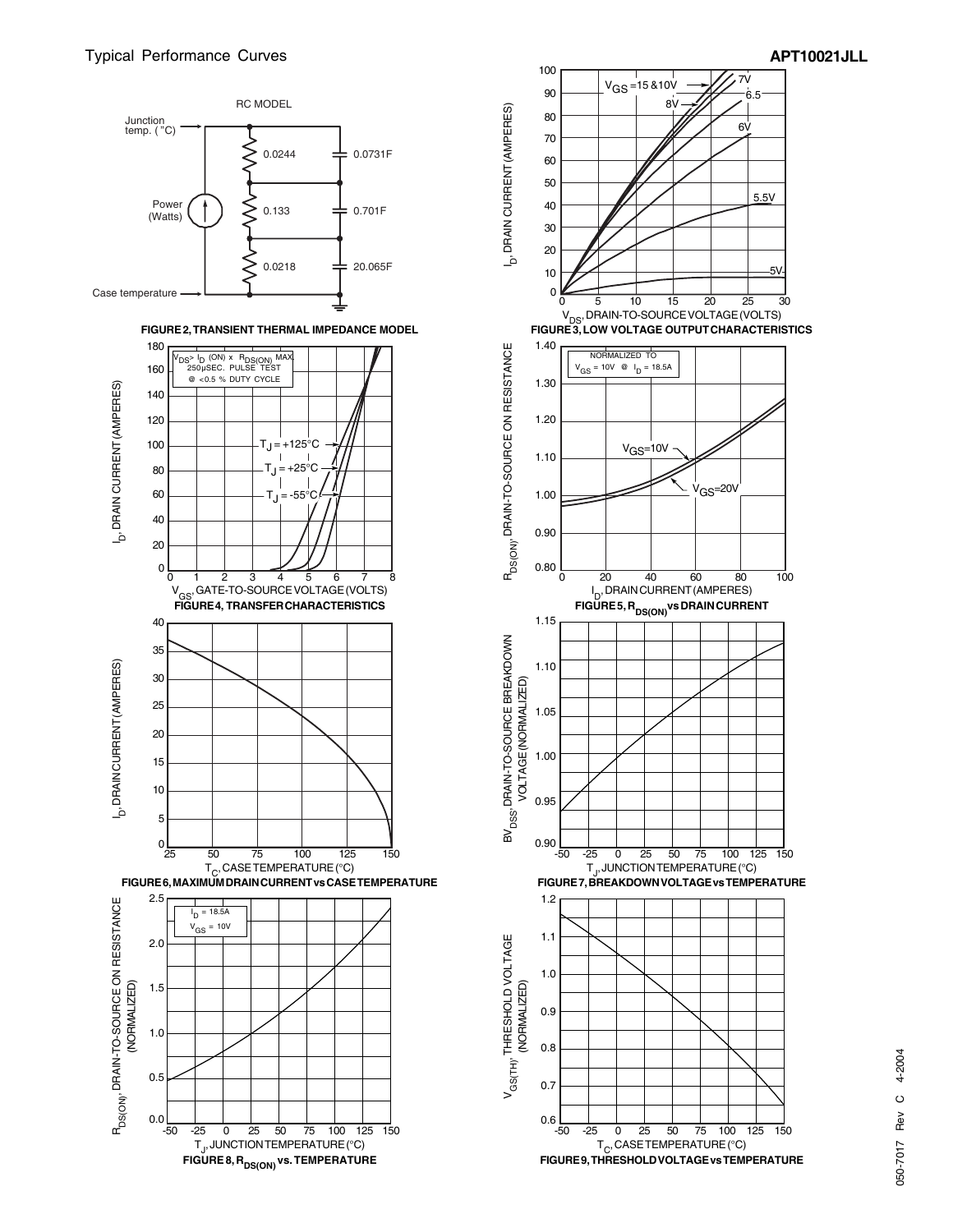